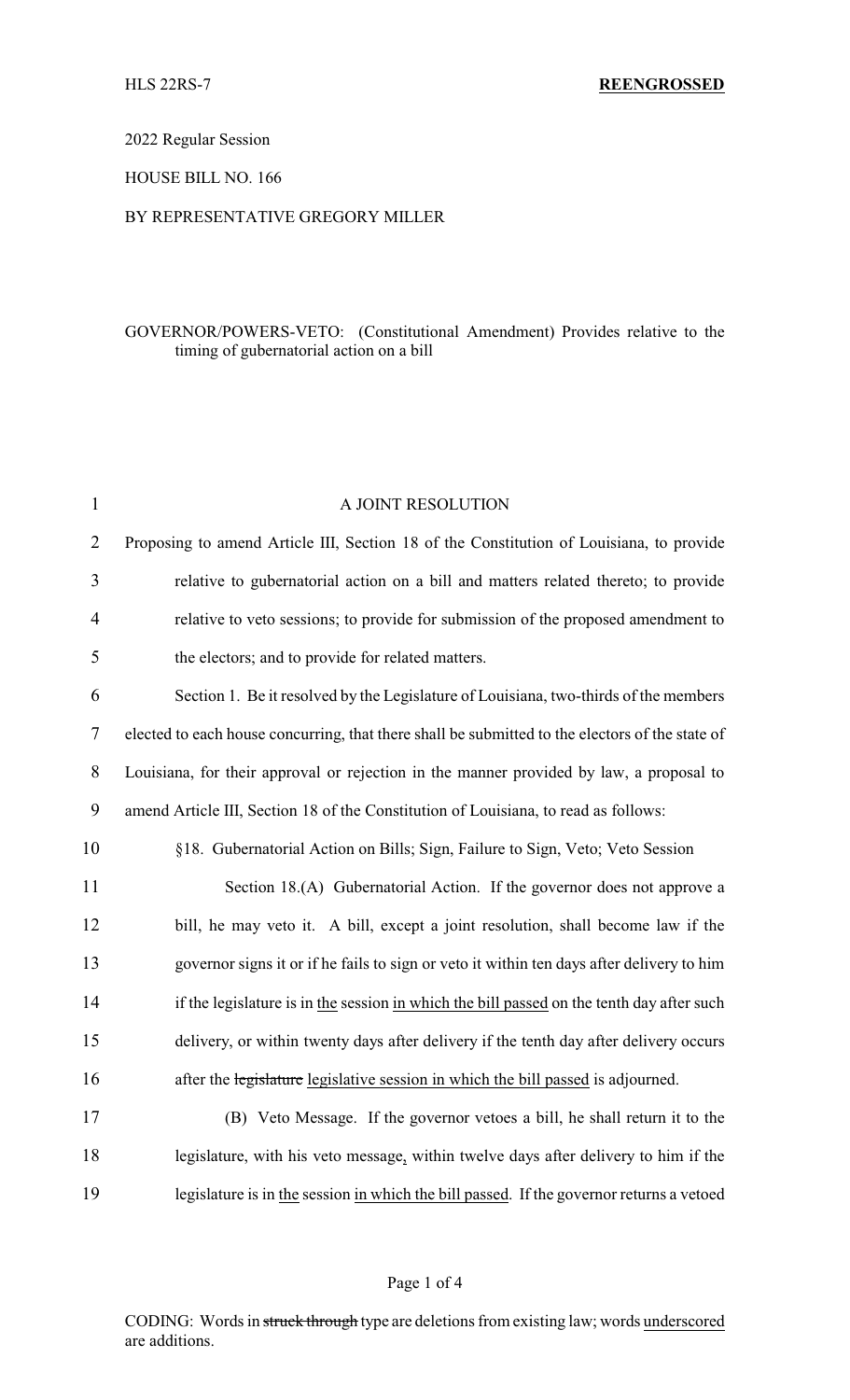1 bill after the legislature adjourns legislative session in which the bill passed is adjourned, he shall return it, with his veto message, as provided by law.

 (C) Veto Session. (1) A bill vetoed and returned and subsequently approved by two-thirds of the elected members of each house shall become law. The legislature shall meet in veto session in the state capital at noon on the fortieth day following final adjournment of the most recent each session in which a bill that finally passed was vetoed, to consider all bills passed during that session that were vetoed by the governor and that were not reconsidered by the house of origin during the session in which the bill passed. If the fortieth day falls on Sunday, the session shall convene at noon on the succeeding Monday. No veto session shall exceed five calendar days, and any veto session may be finally adjourned prior to the end of the fifth day upon a vote of two-thirds of the elected members of each house.

 (2) No veto session shall be held if a majority of the elected members of either house declare in writing that a veto session is unnecessary. The declaration must be received by the presiding officer of the respective houses at least five days 16 prior to the day on which the veto session is to convene.

 (3) If a veto session is to be held and the time period for the conduct of the veto session occurs during a regular or extraordinary session of the legislature, the legislature may reconsider all bills vetoed by the governor and not previously reconsidered by the legislature as part of the business of the regular or extraordinary session during the time period set forth in Subparagraph (1) of this Paragraph without the necessity of convening or adjourning a separate veto session.

 Section 2. Be it further resolved that this proposed amendment shall be submitted to the electors of the state of Louisiana at the statewide election to be held on November 8, 2022.

 Section 3. Be it further resolved that on the official ballot to be used at the election, there shall be printed a proposition, upon which the electors of the state shall be permitted 28 to vote YES or NO, to amend the Constitution of Louisiana, which proposition shall read as follows:

### Page 2 of 4

CODING: Words in struck through type are deletions from existing law; words underscored are additions.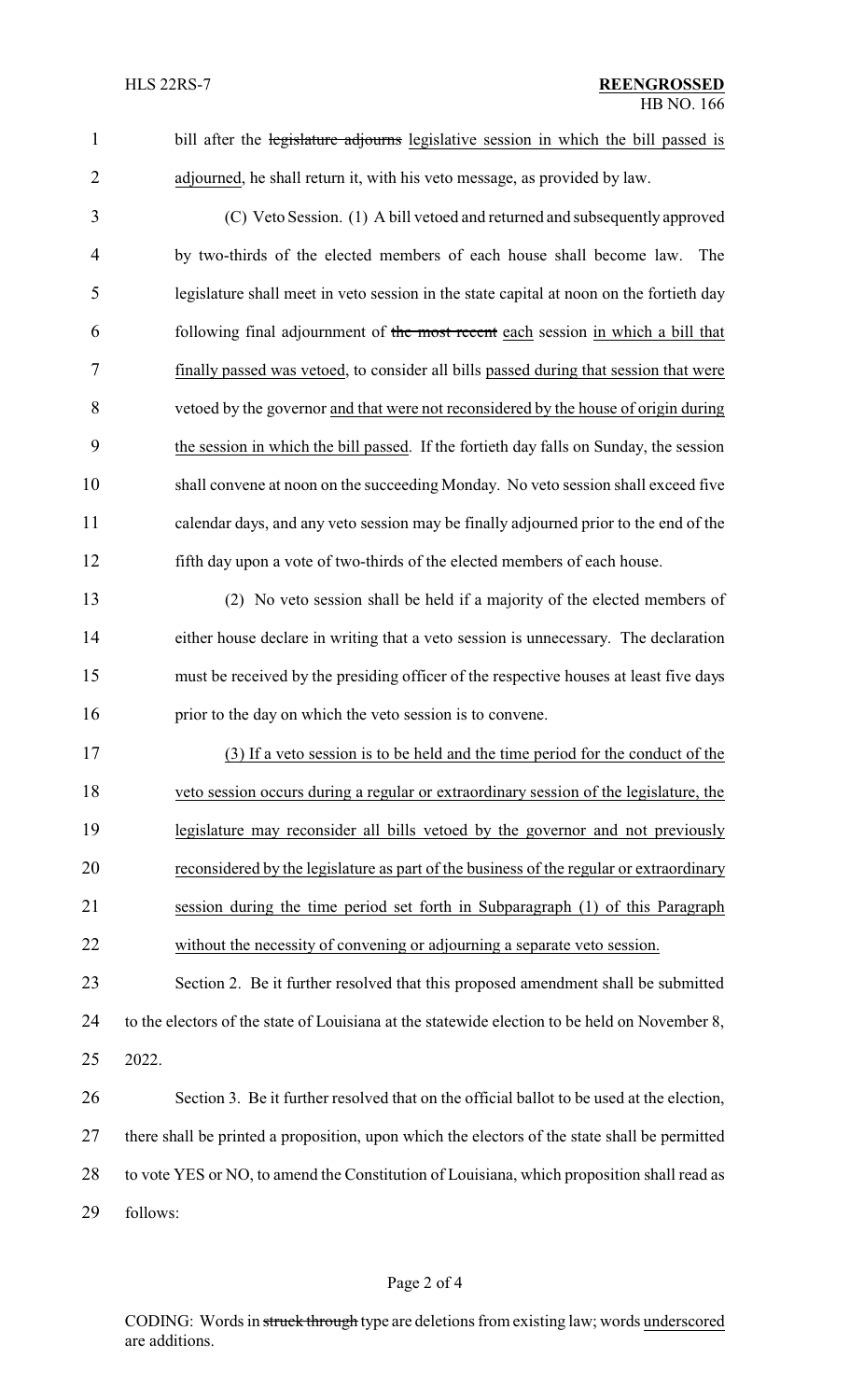|                | Do you support an amendment to clarify that the timing of gubernatorial           |
|----------------|-----------------------------------------------------------------------------------|
| 2              | action on a bill and his return of a vetoed bill to the legislature is based upon |
| 3              | the legislative session in which the bill passed and to authorize the             |
| $\overline{4}$ | legislature, if it is in session, to reconsider vetoed bills without convening a  |
| 5              | separate veto session? (Amends Article III, Section 18)                           |

# DIGEST

The digest printed below was prepared by House Legislative Services. It constitutes no part of the legislative instrument. The keyword, one-liner, abstract, and digest do not constitute part of the law or proof or indicia of legislative intent. [R.S. 1:13(B) and 24:177(E)]

| HB 166 Reengrossed | 2022 Regular Session | <b>Gregory Miller</b> |
|--------------------|----------------------|-----------------------|
|                    |                      |                       |

**Abstract:** Clarifies that the deadline for gubernatorial action on a bill is based upon the legislative session in which the bill passed, provides that veto sessions, if necessary, convene on the 40th day after final adjournment of the session in which the vetoed bill passed, and provides that if already in session, the legislature may consider vetoed bills without the necessity of convening a separate veto session.

Present constitution provides that if governor does not approve a bill, he may veto it. Provides that a bill shall become law if the governor signs it or if he fails to sign or veto it within 10 days after delivery to him if the legislature is in session on the 10th day after such delivery, or within 20 days after delivery if the 10th day after delivery occurs after the legislature is adjourned. Provides that if the governor vetoes a bill, he shall return it to the legislature, with his veto message within 12 days after delivery to him if the legislature is in session and if the governor returns a vetoed bill after the legislature adjourns, he shall return it, with his veto message, as provided by law.

Proposed constitutional amendment relates the deadline for gubernatorial action on a bill and the deadline for the governor returning a vetoed bill to the legislature to the session in which the bill passed and otherwise retains the present constitution.

Present constitution provides that unless a majority of the elected members of either house has declared in writing that a veto session is unnecessary, the legislature shall meet in veto session in the state capital at noon on the 40th day following final adjournment of the most recent session to consider all bills vetoed by the governor. Further provides that no veto session shall exceed five calendar days, and any veto session may be finally adjourned prior to the end of the fifth day upon the vote of two-thirds of the elected members of each house.

Proposed constitutional amendment relative to the timing of veto sessions, changes "most recent session" to "each session in which a bill that finally passed was vetoed". Specifies that the purpose of a veto session is to consider all bills passed that were vetoed by the governor and that were not reconsidered by the house of origin during the session in which the bill passed. Further authorizes the legislature, if a veto session is to be held and the time period for the conduct of the veto session occurs during a regular or extraordinary session, to reconsider the vetoed bills not previously reconsidered, as part of the business of the regular or extraordinary session without the necessity of convening or adjourning a separate veto session.

Provides for submission of the proposed amendment to the voters at the statewide election to be held Nov. 8, 2022.